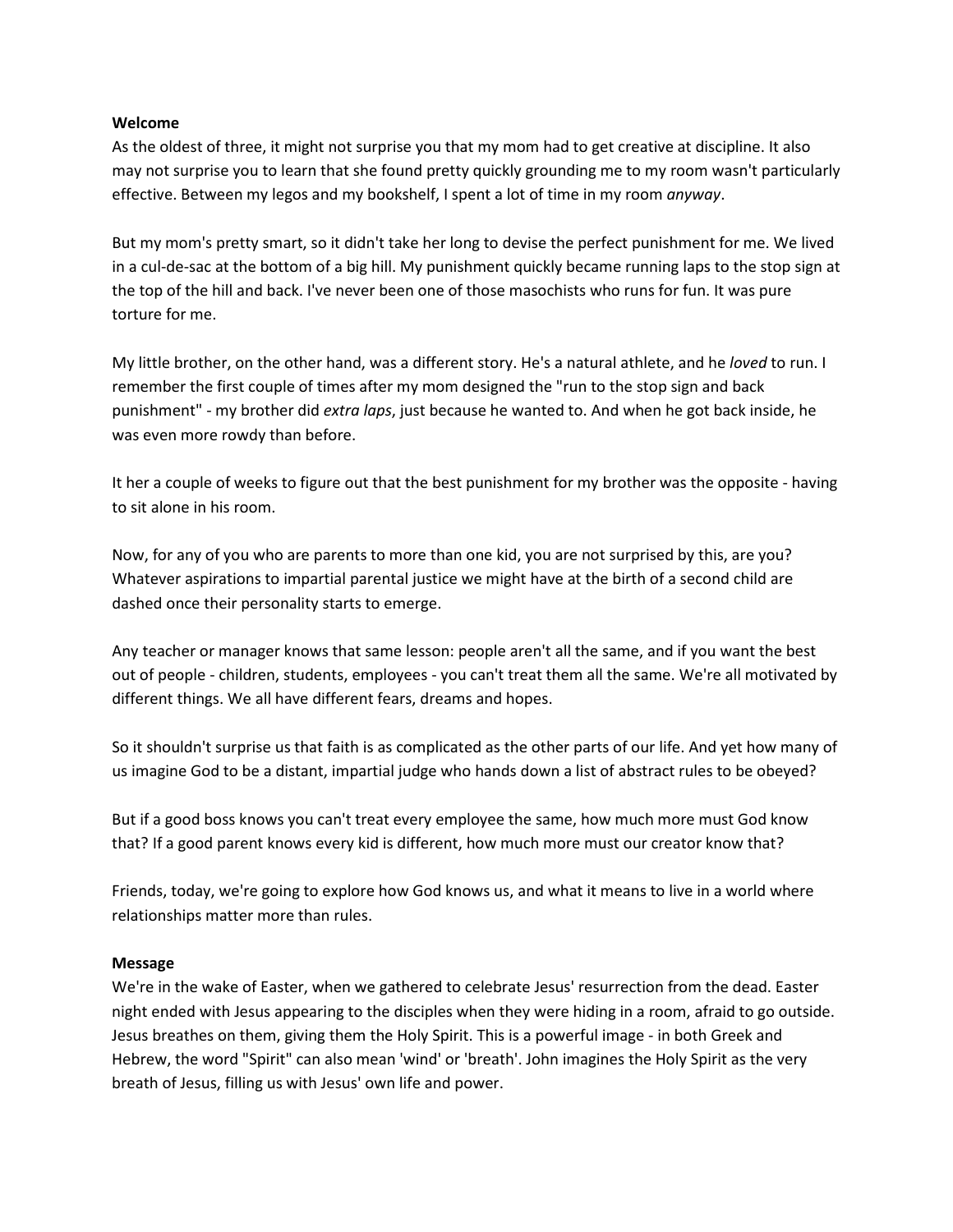So during this season following Easter, we're going to explore what a life lived in the power of the Holy Spirit looks like. Where does a life whose sails are filled with God's divine wind take us? What does it mean to have the Holy Spirit's divine power transforming us?

Last week, we saw that the Holy Spirit is our ADVOCATE, God teaching us how to know God, speaking for us, praying with us. Making us look more like Jesus.

Today, we're addressing a real problem in religion - how do we know what the right thing to do is? The simple religious answer is, "That's what we have rules for. You just follow the rules."

A sort of classic example of this is one we debated in youth group all the time: lying is wrong. God says don't lie. But what if we had lived in Nazi Germany during the Holocaust, and had been working with the resistance to help Jewish Germans to safety - and a Nazi solider asked if we were hiding Jews?

## Is lying wrong *then*?

The rule says Yes, it's still wrong. So you either tell the truth and face the consequences or you choose to sin and ask for forgiveness. But… *really*? God's rule about lying is so absolute, so inflexible that even the context of *genocide* doesn't matter? That feels wrong on a deep, existential level.

But if we go the other direction and say, "Okay maybe in some cases lying *isn't* a sin, then… how do you know when it is and when it's not? Isn't this just a slippery slope to saying truth doesn't matter?"

It's a great question, isn't it? And it really gets to the heart of a deep tension for people of faith: how do we negotiate between rules and relationships? After all, that's really the heart of the question about resisting Nazis - what does God care more about? The rules God gave people or the people the rules apply to?

And when we frame it that way, the answer starts to become more clear, doesn't it: God gave us rules to guide us into relationships - both with God and each other. But the rules are only a guide. They're not the goal. Relationship is always the goal.

Which means, obviously, that faith is much messier than we think. After all, that's the nice thing about rules - you follow them, you're rewarded. You break 'em, you're punished. It's pretty black-and-white. Relationships are full color. They're messy.

[Scripture Slide] So what do we do? Well, this is where the Holy Spirit comes in. Turn with me to John 16. This is part of the same speech from Jesus we saw last week, the one he gave after the Last Supper, before his arrest. He's already promised to send the Holy Spirit as an Advocate for us, but he goes on to explain more about how the Spirit works in and through us. And in this part of chapter 16, Jesus promises that the Spirit *convicts us* of sin. Let's read: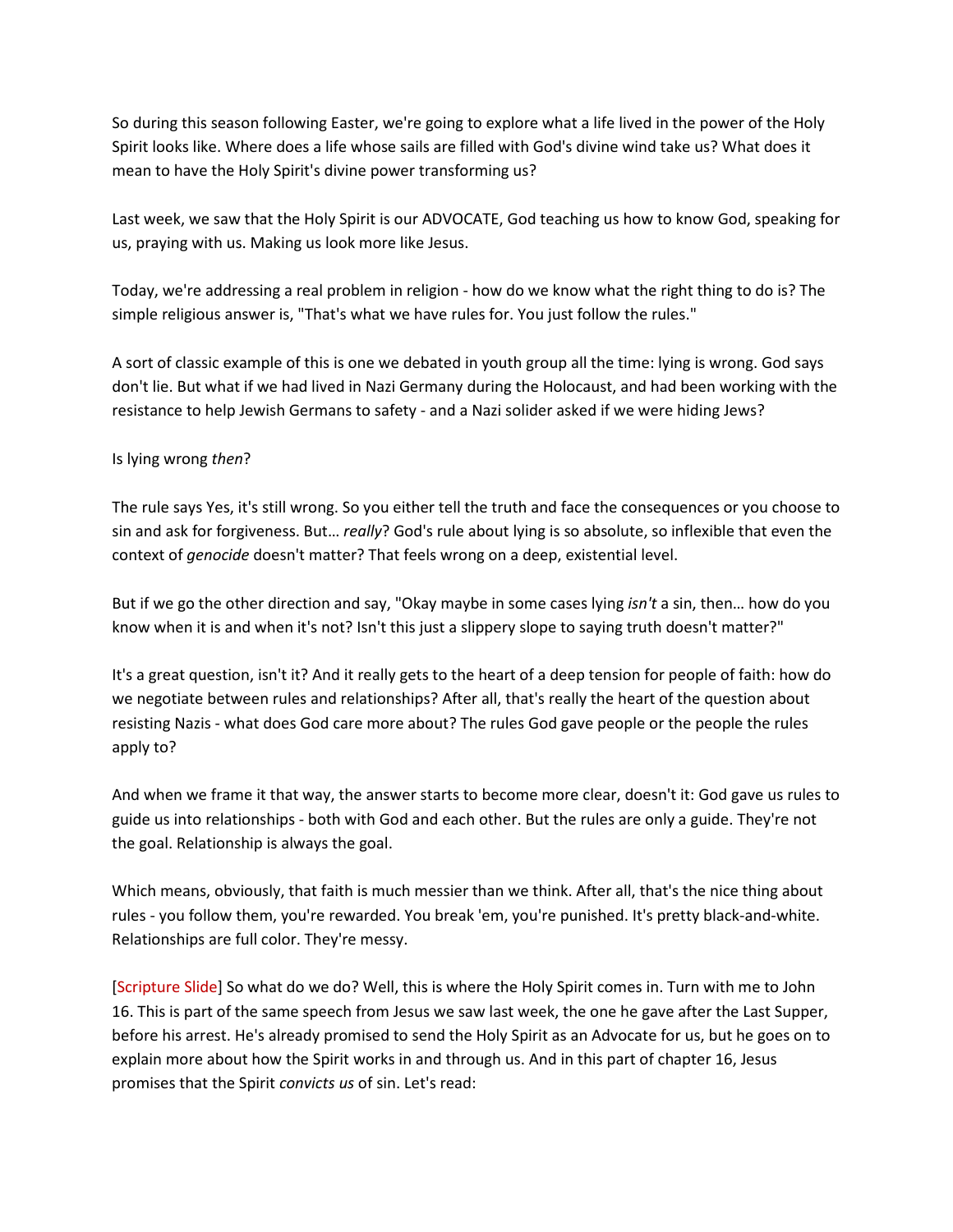It is best for you that I go away, because if I don't, the Advocate won't come. If I do go away, then I will send him to you. And when he comes, he will convict the world of its sin, and of God's righteousness, and of the coming judgment. The world's sin is that it refuses to believe in me. -- John 16:7-9

We hear this - the Spirit will convict the world of Sin, and we immediately picture a courtroom and a judge handing down a conviction. It takes us back to the God-the-Lawmaker trope, distant and removed. But for the Jewish people, God wasn't a lawgiver but a Father. And, contrary to what we think today, they didn't see God's laws as a burden but an invitation.

Take the 10 Commandments - as rules go, pretty famous. God handed down 10 laws and said, "Do all this stuff."

Except, that's not how the people who *received* the commandments experienced them. Religion at that time looked like priests in temples hand down arbitrary laws. The average person didn't get to experience the gods. And that's exactly how Egypt was set up - which is where God's people were enslaved before they received the 10 Commandments.

But as God liberated the people from Egypt, part of the liberation was this new covenant we call the 10 Commandments. God brought the whole nation to the foot of Mt. Sinai and then, rather than speaking through Moses or a priest, God spoke directly to the people: Be my people and I will be your God. And when the people agreed, God spoke these 10 Commands to them.

To the whole people.

This scared the people - so badly that they begged Moses to go back to acting as a go-between.

Now the people, to this point, had experienced 10 plagues. Passover. The parting of the Red Seas. It's hard to believe God speaking to them - as awe-inspiring as that must have been - could have been *that*  terrifying.

I can't help but wonder if what was so scary for the Hebrews at Sinai was the tremendous freedom God's voice represented. They didn't have to rely on a priest to mediate their relationship with God. They didn't have to wonder, "Am I still God's child?" anymore. Because God was doing something new here.

God didn't speak only through priests. God didn't leave religion to be something guessed at, interpreted with omens, oracles and weather. God spoke to the people. God made a covenant.

These things we call 10 Commandments weren't laws, but an invitation to trust. (The Jews call these the 10 Words, by the way - not commandments.)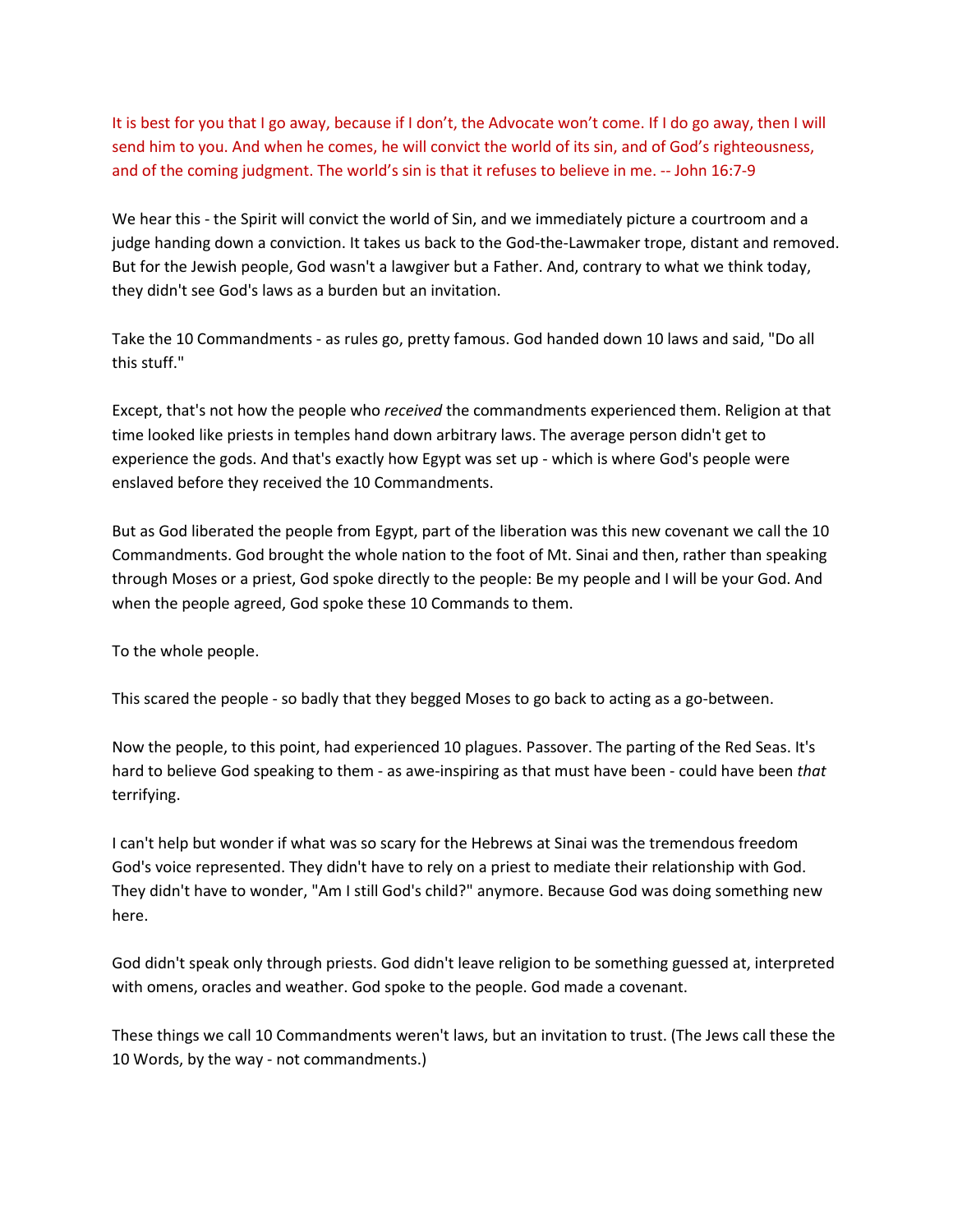So what happened? How did God's word become commandments? How did the invitation to relationship become rules?

Time, of course. Fast forward a few hundred years and this assurance that we belonged to God had transformed into complacency. And so God's prophets began to dream of a new Sinai. Not a return to Sinai though, not a new set of laws on new stone tablets, but a hope that God would once again do something new. Listen to Ezekiel:

Then I will sprinkle clean water on you, and you will be clean. Your filth will be washed away, and you will no longer worship idols. And I will give you a new heart, and I will put a new spirit in you. I will take out your stony, stubborn heart and give you a tender, responsive heart. And I will put my Spirit in you so that you will follow my decrees and be careful to obey my regulations. -- Ezekiel 36:25-27

Our New Living Translation obscures the wordplay Ezekiel does here - look at it again:

#### I will take out your *heart of stone* and give you a *heart of flesh*. -- Ezekiel 36:26

Ezekiel wants something beyond laws and regulations. Something human, something filled with God's own Spirit.

#### Sound familiar?

When the disciples received the Holy Spirit on that Easter evening, they understood themselves to be the recipients of Ezekiel's hope. God was doing a new thing. They were the new Sinai. Just as God spoke then, now God breathed on them.

And, as Jesus promised, God is doing something new. Not laws, but Spirit. Not rules but relationship. Let's go back to what Jesus said in John 16:

# When the Spirit comes, he will convict the world of its sin, and of God's righteousness, and of the coming judgment.

This word 'convict' is an interesting one. The Greek carries the connotation of revelation. A conviction is an uncovering or revealing of truth. Which is why what follows is so interesting: the Spirit convicts us not only of Sin, but of *God's righteousness*.

Righteousness is another one of those big Biblical words we're not exactly what it means. But the word is, most basically, a relational word. The word means both righteousness and justice, and it points toward a state of relational harmony. A *just* world is one where everyone is in harmony and everyone has what they need. A righteous world is a world the way it was meant to be.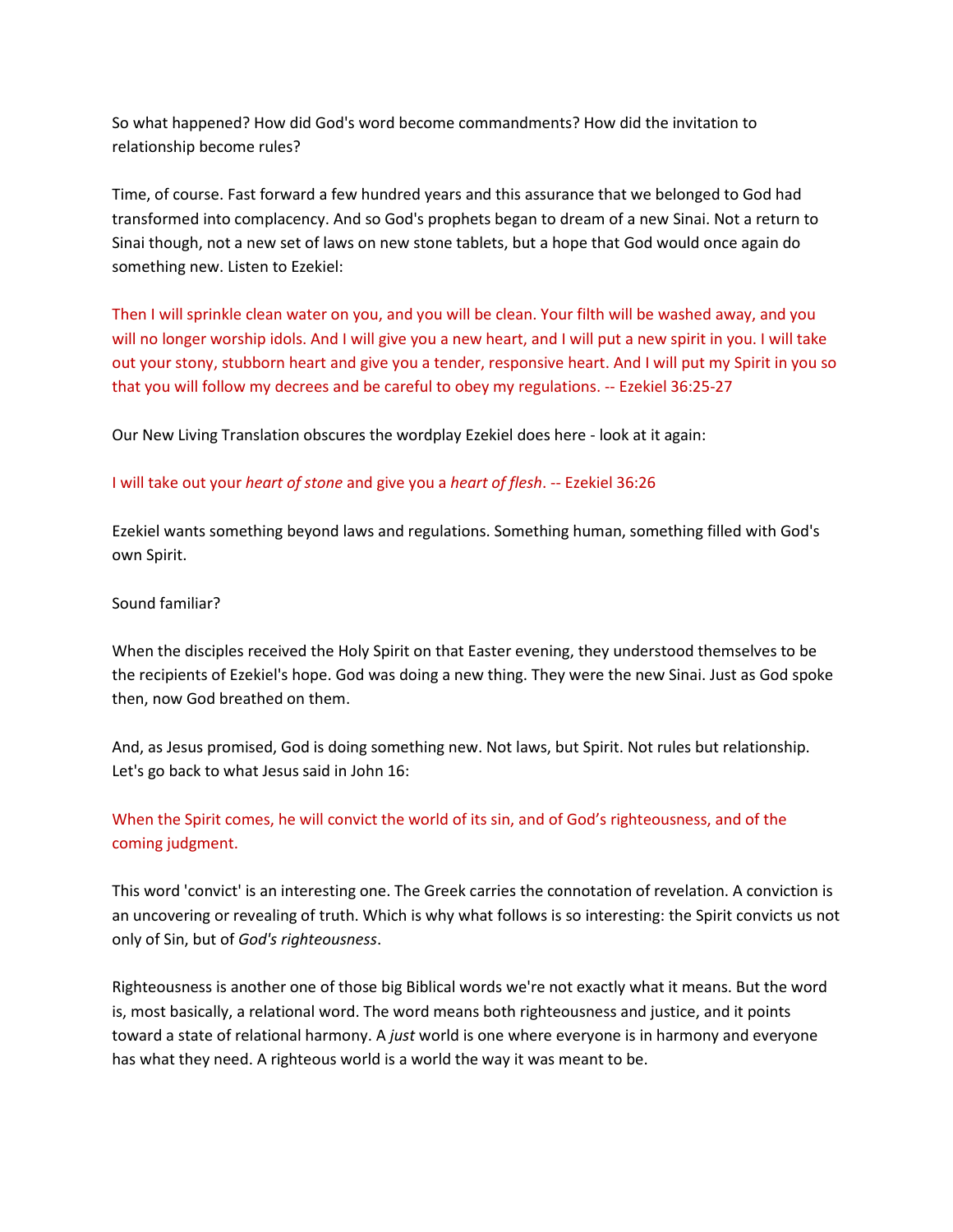But the difference between a sinful world - where everyone does what's right in our own eyes - and a righteous world - where we're all living as we're created to be - can be difficult to discern. Which is why we want to fall back on laws. Make everything black and white. Treat everyone the same.

But God didn't create us all the same. On purpose. We're all different genders and ethnicities and races and personalities and… the list is endless. God is endlessly creative and our individual and cultural identities reflect that.

Which makes living God's way in this world really hard to discern. John, in his Gospel, refers to the world as lost in darkness. Jesus is light, and the Spirit illuminates God's way for us. The Spirit shines the light of God's love into our messy, complicated world to show us the way to truth.

Jesus doesn't give us rules. He gives us his Holy Spirit. When encounter those grey areas of life, it's the Spirit - God's own self - who guides us, who shows us truth, who illuminates God's way and the ways of sin.

Over the past several years, I've faced a number of big questions that don't have an easy answer. How does a Church respond to a police shooting in our community? What about a tornado? Or a global pandemic?

Pastors joke that we didn't have classes to prep us for these kinds of events, but it's true. There's no rule book. How could there be? Every tragedy is different. Every community is different. Every *church* is different.

The same goes for smaller, every day stresses. Navigating friends in crisis, illness and death in my family, my wife switching jobs and going back to school. In none of these situations is there a "right" answer. Life is way too complicated for that to be the case.

Because life isn't about right answers, it's about people. You know why there're 5 million books on marriage? Because every marriage is different. You know why there're 10 million parenting books? Because every kid is different. Friends, faith is the same way. There's no one-size-fits-all faith.

That's why Jesus gave us the Holy Spirit. To reveal truth. To shine light so we can see God's way clearly.

Which begs the question: are we living in the Spirit? Do we spend time regularly seeking the Holy Spirit, asking God to fill us and speak to us?

If we don't, how can we possibly expect that we will see God when God is present with us? How can we expect we'll know right from wrong, life from death, if we ignore the author of our life?

## **Communion + Examen**

[Communion Slide] Jesus invites us into relationship with him.